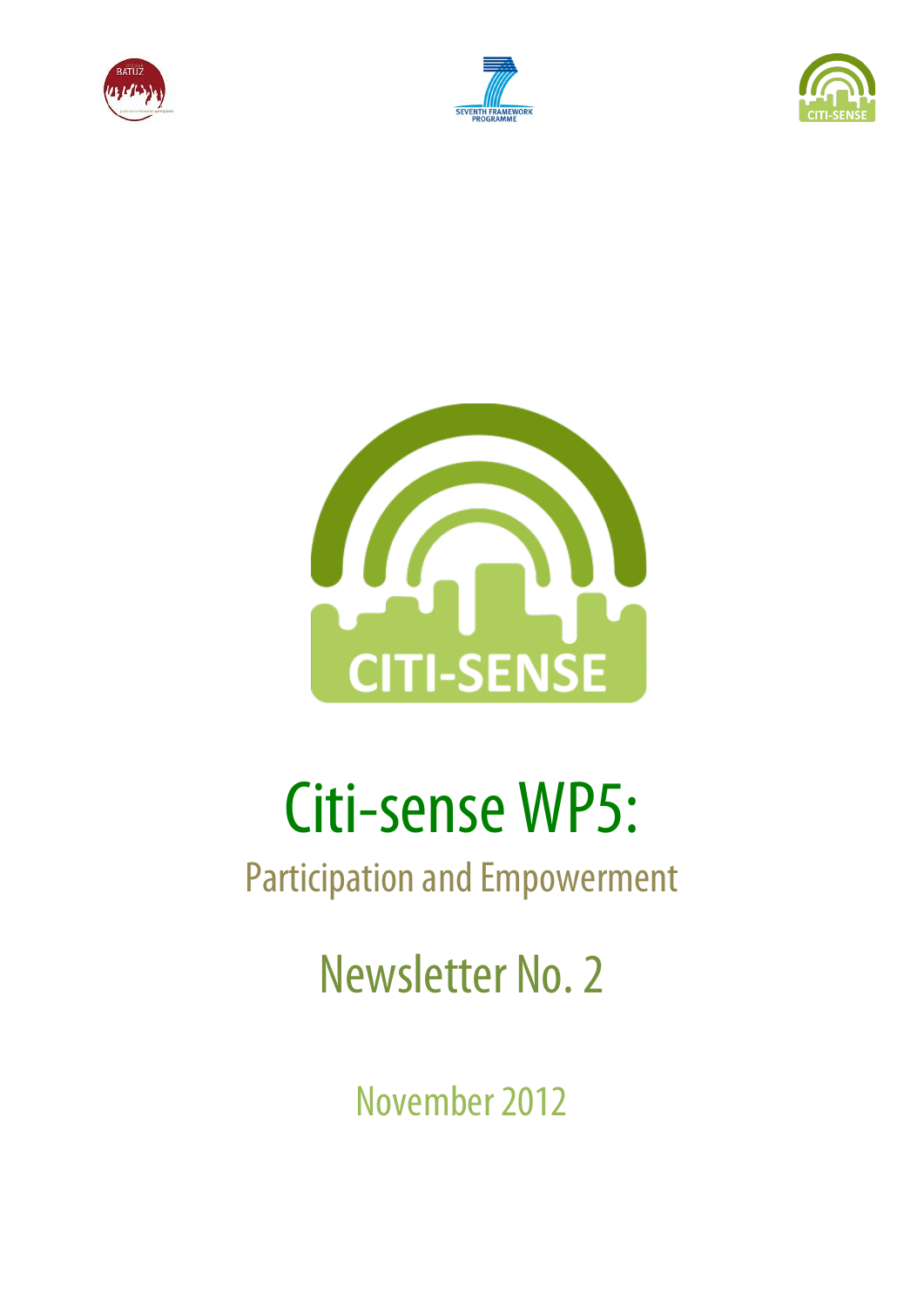





# **To "e-" or not to "e-": Re-locating innovation in "electronic" decision-making.**

This paper presents evidence from three global democratic organizations that "e-" is not a relevant modifier of decision-making concepts related to "democracy". Defining "e-" as shorthand for decision-making skills and tools enabled by ICTs, including computermediated communication (CMC), it tests whether "e-" is an "incremental" innovation augmenting existing capabilities of democracy as a decision-making tool. It finds that "e-" acts as a "radical" innovation to democratic decision-making tools by providing different capabilities than democracy. It also finds that indicators of good democratic decision-making (participation, sustainability, and impact) say little about the ability of "e-" to achieve the same desirable goals aspired by democracy.

http://www.jedem.org/article/view/40

#### **Involve 2012. November 13-14. Nottingham, United Kingdom.**

INVOLVE's national conferences bring together people with a common interest in public involvement in NHS, public health and social care research. This includes members of the public, service users, researchers, research commissioners and representatives ofvoluntary sector organisations. This 8th biennial conference aims to encourage critical thinking and discussion about: how people are involved in research,learning and support for involvement, researching impactand future directions.

http://www.profbriefings.co.uk/involve2012/

#### **Apps for citizens.**

Public services are moving inexorably online. And as advances in consumer technology continue to raise citizen expectations, there will be a strong demand for government services to be accessible through apps and mobile devices as well as the traditional desktop browser. Apps with the community in mind, such as Love Newham, allow citizens to report problems like broken street lights and graffiti to the council direct from their smartphone. UK Pharmacy allows you to look up your nearest pharmacy based on your current location.

http://www.policyexchange.org.uk/media-centre/blogs/category/item/apps-for-citizens

#### **Better Technology for Planners Also Means More Citizen Participation.**

The electronic communications and high-tech, computing revolutions have changed planning for the better since the 1970's and 1980's. The tools available today are powerful and much more effective at analyzing, arraying, and mapping important data. Laptops put into our hands the power of big, furnace-sized computers from a couple of decades ago. We can run alternative growth scenarios in real time right on those laptops, and model their impacts on local government budgets, water or air quality, or affordable housing. We can play with building designs, or bulk and density, how to manage stormwater runoff, and see what these designs might look like in a particular place. And we can obtain, view and analyze mapped information on hundreds of different parameters, depending upon the technical capacity of a particular state and region or what's available from the feds.

http://www.theatlanticcities.com/politics/2012/05/better-technology-planners-also-means-more-citizen-participation/2023/

# **Civic Engagement and Local E-Government: Social Networking Comes of Age. University of Illinois at Chicago. College of Urban Planning and Public Affairs.**

This study examined features on local government websites that could contribute to civic engagement, through 1) information about government and community, and 2) through interactive or participatory opportunities online. This included information on contacting local officials, local government organization, processes and regulations, neighborhoods, local policies and performance data, and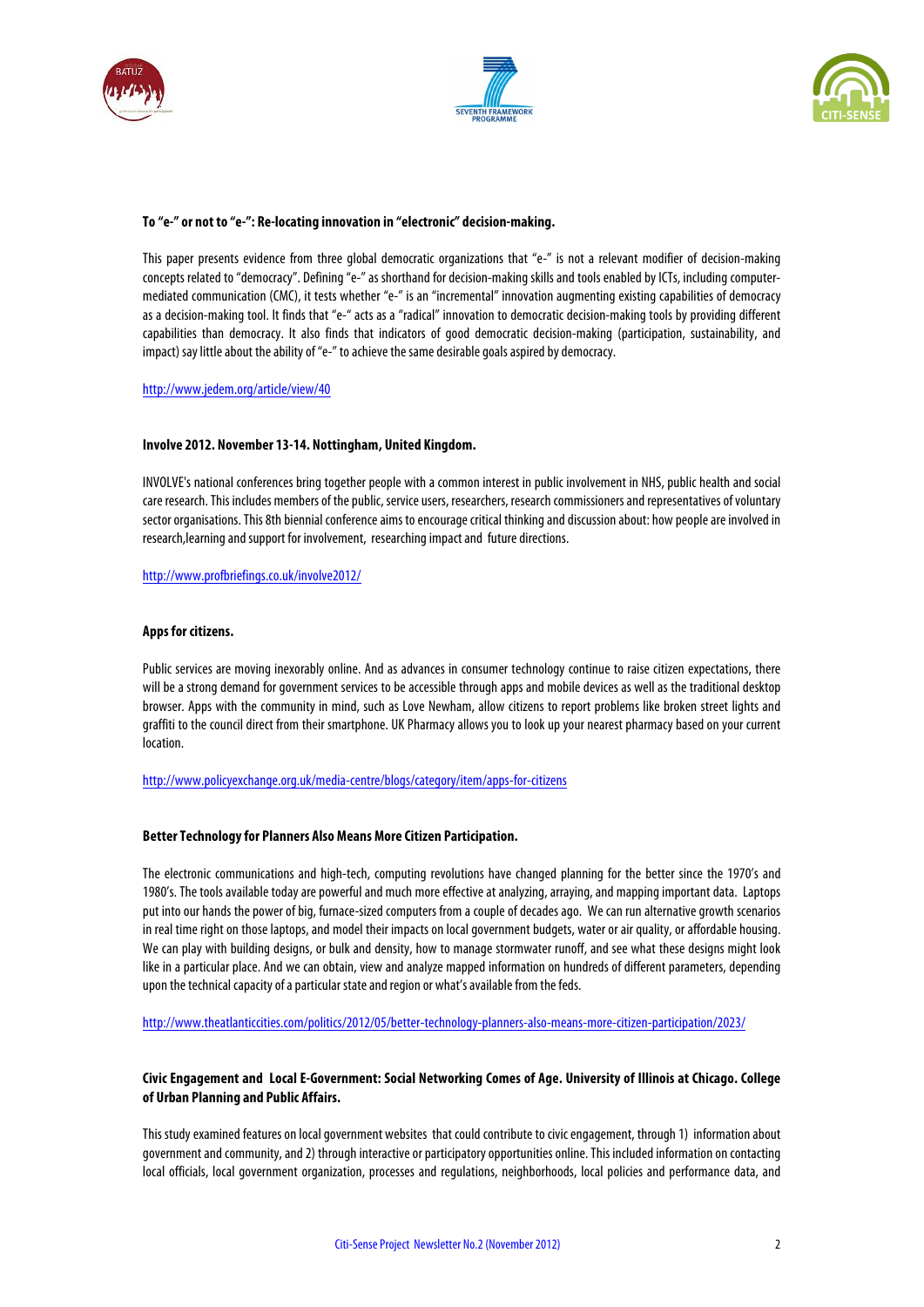





opportunities to participate offline (such as public hearings). We also examined online interactivity and opportunities for participation (such as social networks, townhall meetings, and open data portals), and the transparency and accessibility of the main website. Information is critical for government accountability, as well as for providing the knowledge necessary for civic engagement. Communication with citizens, through a variety of online tools, can potentially foster more responsive government.

http://www.uic.edu/cuppa/ipce/interior/CELocalEGovSMExSum2012.pdf

# **Digital Disconnect: The Gaps Between Government-to-Citizen Online Interactions.**

Citizens are continuing to move from the physical to the digital world to fulfill their local government needs. Are local governments satisfying their citizens' digital demands?

# http://go.civicplus.com/l/9522/2012-10-17/8pk62

#### **Collaborative e-government: public services that get better the more people use them.**

This definition provides a new way to think about public services which conveys the message that collaborative e-government is NOT about a few geeks developing apps with open data, but taking advantage of the skills and goodwill of large numbers of citizens, with different degree of e-skills.

http://egov20.wordpress.com/2011/11/03/collaborative-e-government-public-services-that-get-better-the-more-people-use-them/

#### **Disruption and Empowerment.**

This paper describes a changing landscape of society and politics. Firstly it briefly situates current practices and methodsof democratic engagement and representation within a recent historical framework. It then describes mediating factors relating to democracy, the media and civil society and contextualises these within the broader neoliberal shift from citizen to consumer.The paper then identifies some key transformational agendas in the modus operandi of citizen to government exchange that hint at a return to more civicfocused responsibility, the emergence of issues-based politics and discusses the transformative role that digital media can play in this. All of this pre-supposes that citizens have both the ability and opportunity to engage in democratic practices so, finally, the paper describes a transformative model for citizen-driven, issues-based democracy that might connect with the systems of power in a more effective and democratic way by harnessing digital media and by building on local skills, knowledge, ideas and partnerships.

http://www.jedem.org/article/view/52

#### **Here Comes the Socially Driven City.**

The next phase of the smart city movement is already upon us. The move to make our cities more intelligent began with an ITenabled, systems-driven approach: creating efficiencies through digitizing information, optimizing traffic systems, and using datadriven dashboards to aid decision making. But now, we're beginning to use new technologies to support the entrepreneurial, the spontaneous, the creative, and the humane.

http://www.ubmfuturecities.com/author.asp?doc\_id=523815&section\_id=221

#### **Role of social design in public services.**

UK public services are gradually going digital, users are being asked to collaborate in service development and data is being made public. This is partly a natural evolution, partly provoked by the media, and partly driven by the government's open public services agenda: increase choice for citizens, release data, diversify the range of providers.

http://www.guardian.co.uk/public-leaders-network/2012/apr/18/social-design-public-services